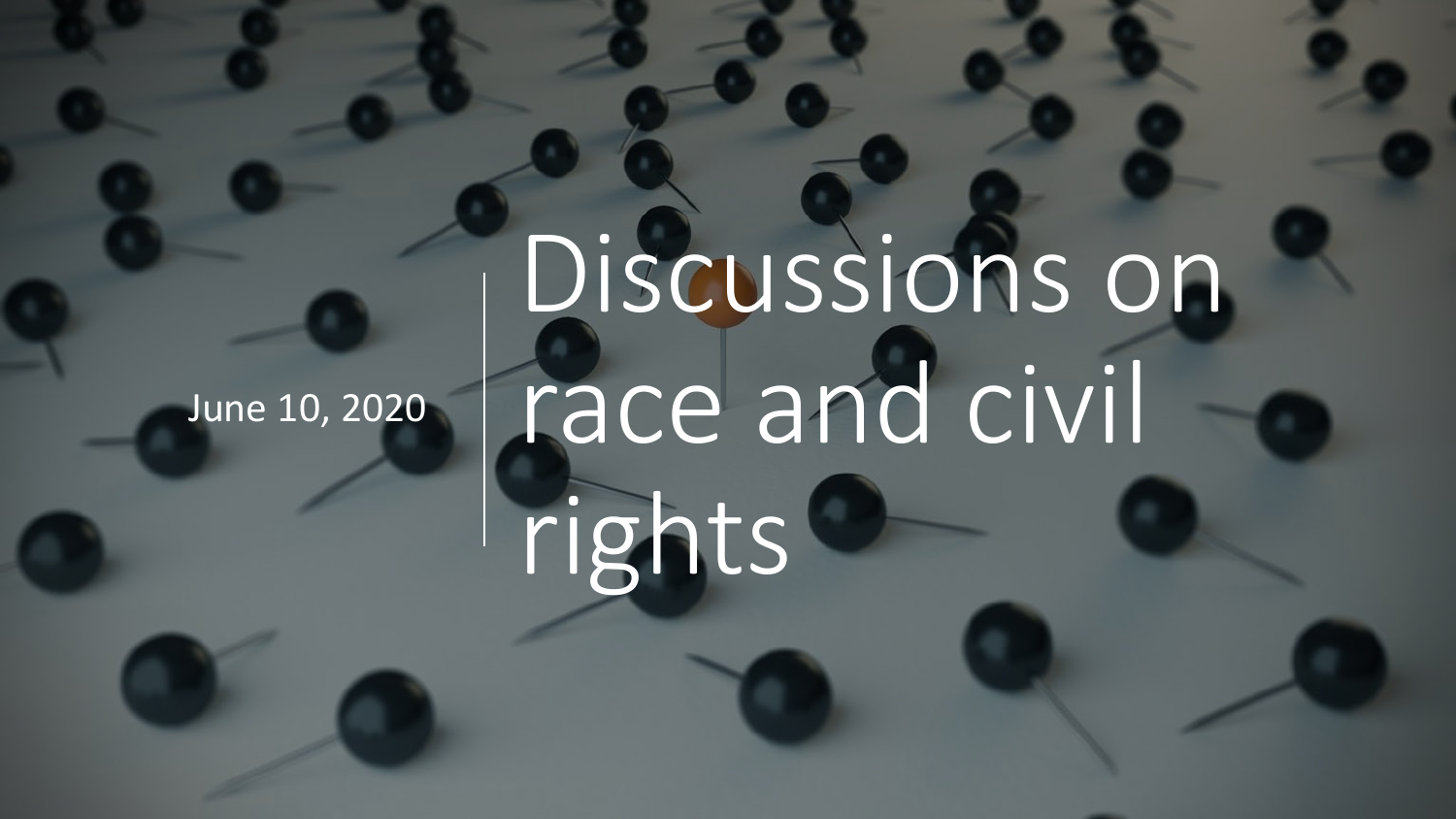#### DOM Vision/Mission for /Equity/Inclusion/Justice

#### **VISION**

The DOM will create an environment where everyone matters and whose voices are equally heard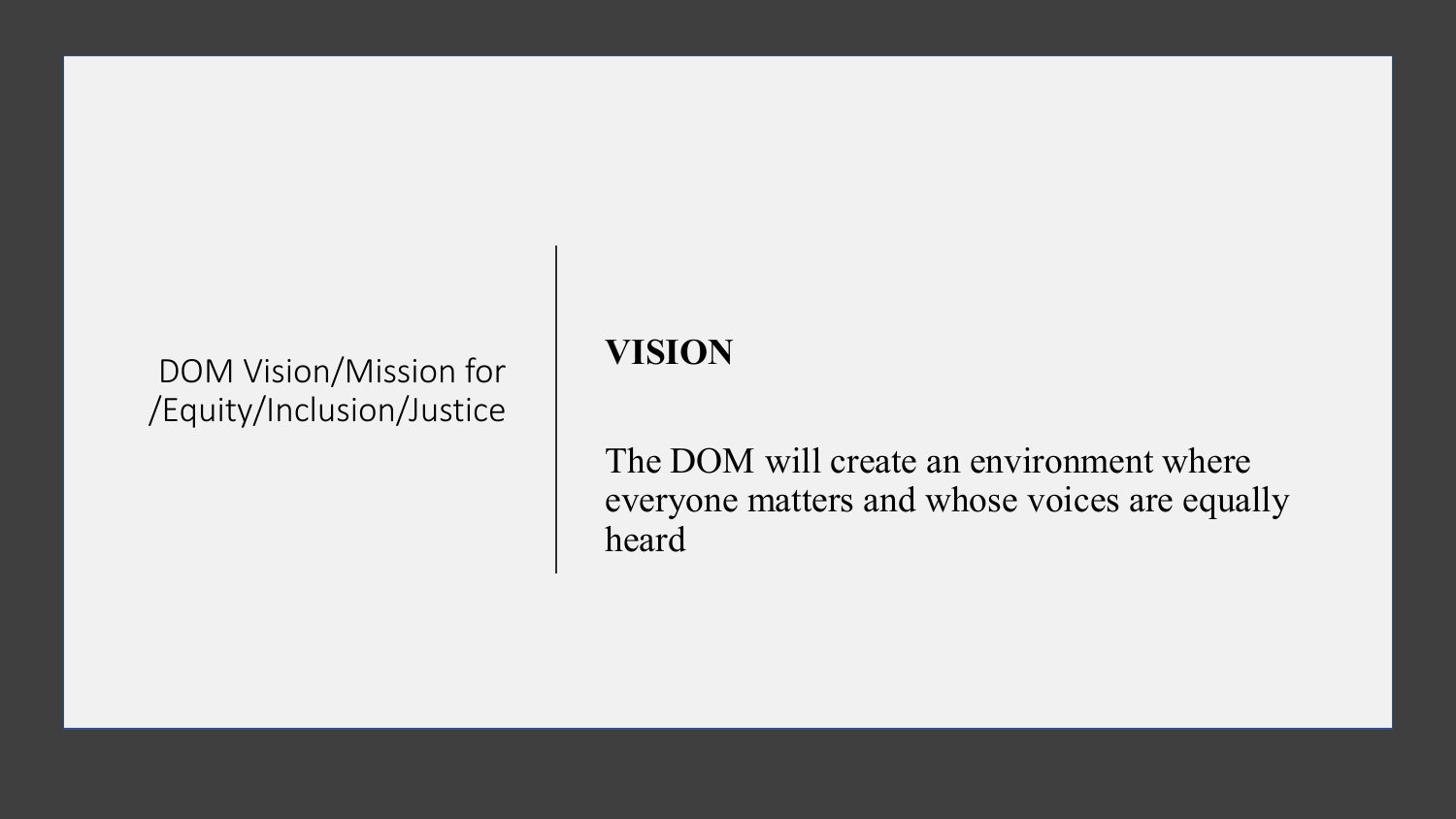#### MISSION

- Create a courageous space for honest and meaningful conversations and healthy conflict resolutions through mutual respect and trust
- Infuse justice and inclusivity into every aspect of research, education, citizenship, service and clinical activities
- Enhance awareness of implicit bias in all faculty and staff
- Develop tools to explore and address implicit bias
- Develop the procedural and cultural infrastructures to reinforce and sustain an inclusive and diverse environment
- Continually evaluate and improve our approaches and outcomes in achieving our vision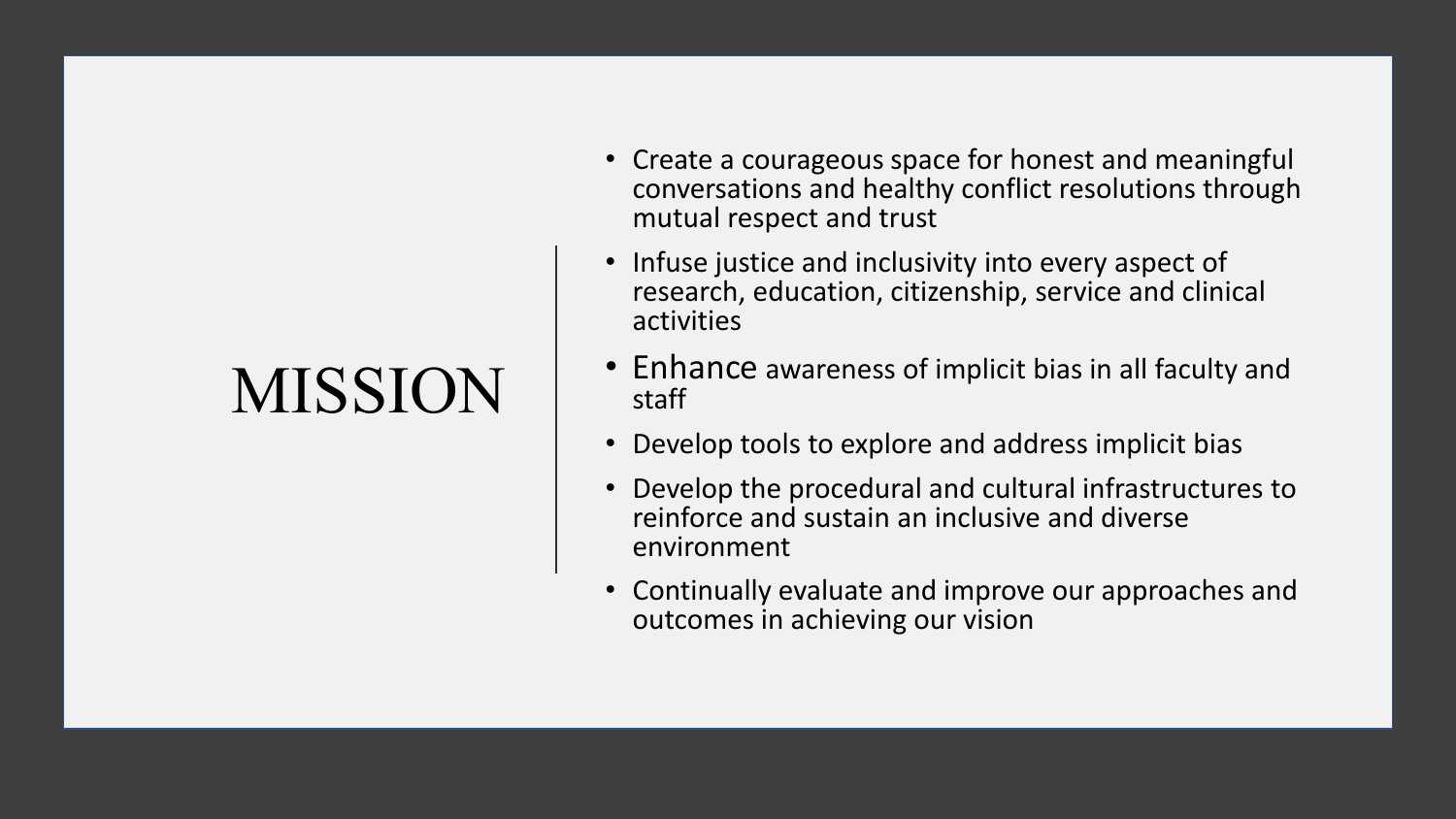## Why are we here?

- This meeting is to allow for conversations about issues concerning us, personally, professionally and institutionally
- This forum will hopefully provide a safe, equitable and courageous space
- Anything you say here should remain confidential to allow for candor and honesty
- Awareness of judgment that leads to blame or shame
- We should have difficult and continuing conversations about these topics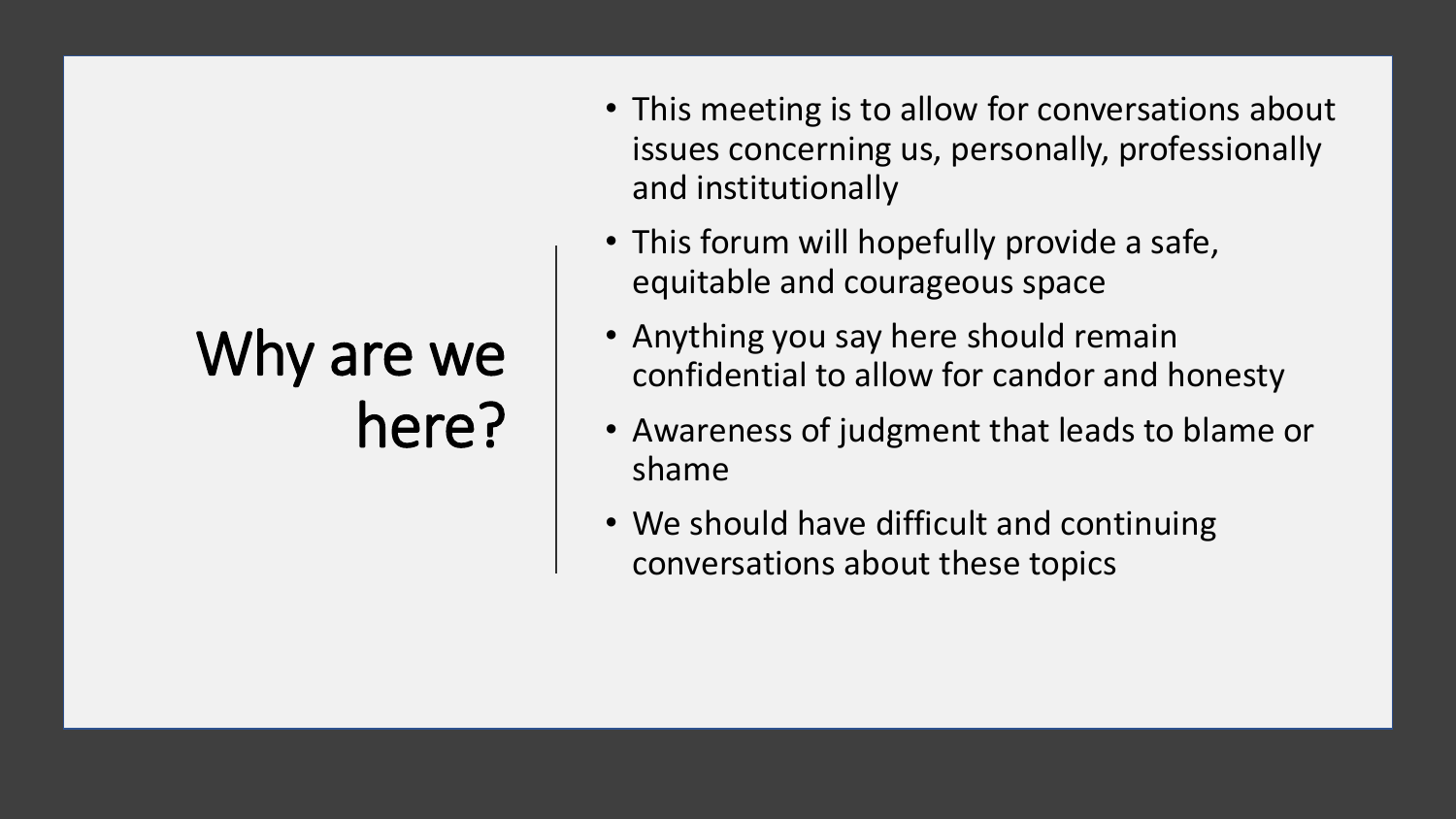## What are we feeling?

- Anxiety; why? The fabric of our structure appears to be breaking down, COVID-19 has changed so much; we can't connect with people, we feel isolated
- Fear and guilt, have we been complicit by being silent?
- Survivor's guilt, someone close commits suicide, one wonders, did I do enough? Did I pay attention?
- Did I look the other way because it didn't directly affect me?
- The goal is to shine a light on the process of recognizing our own personal thoughts, feelings, and biases and how these can affect our objectivity.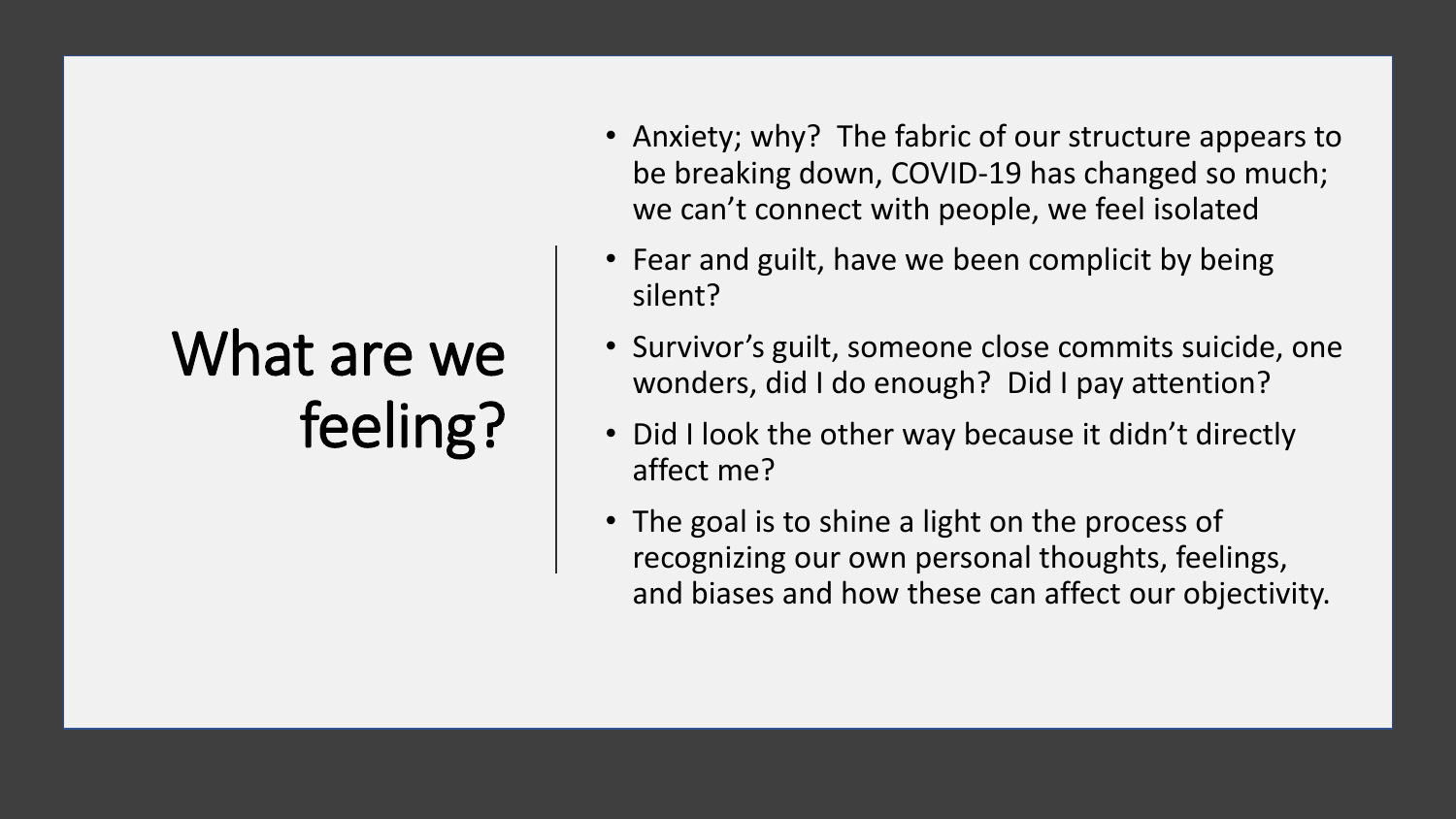In their shoes: What does it mean to be Black or Brown?

- Don't bring attention to yourself, and most likely you won't die. This is the norm of being black in America.
- Don't drive too fast; don't forget your signal light; don't get pulled over; don't make any hand gestures; don't raise your voice; don't wear a hoodie; don't walk in the middle of the street
- "This is exhausting and it changes our life. Hearts racing when we see police or decline to engage with white women who will weaponize our race as a threat, we have to navigate blackness in a world designed for whiteness."
- Close you eyes and imagine living this every day of your life; you have to essentially become invisible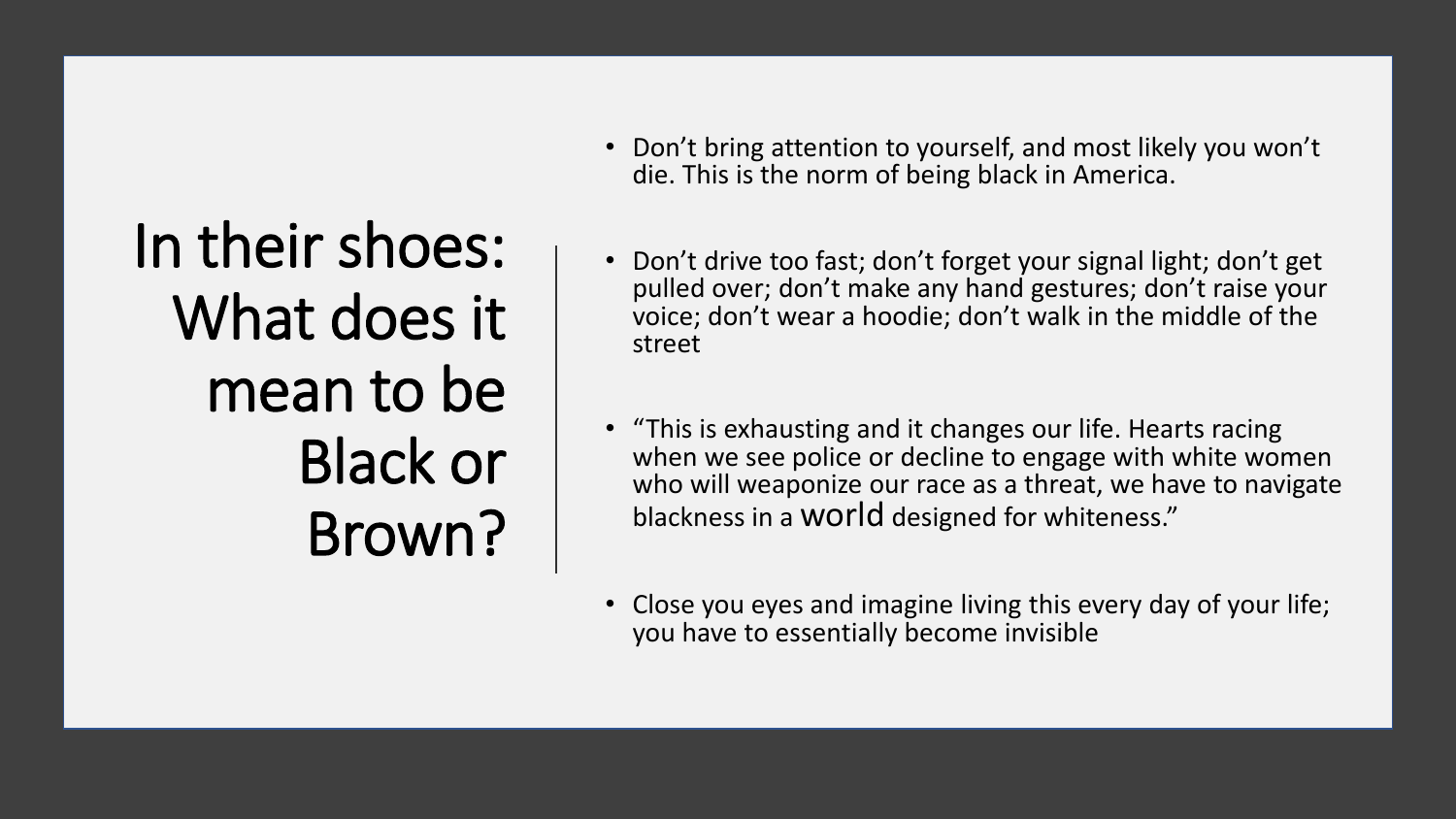This Is What I Want To Tell My White Professors When They Ask, 'How Are You Today? LaShyra "Lash" [Nolen, Huff Post](https://www.huffpost.com/author/lashyra-lash-nolen)

- **I had come to my breaking point: I knew that my Blackness is my lifeline and that if I didn't allow every part of me to enter the classroom, I wouldn't be able to survive**
- We need you to see us. We need you to see our Blackness. We need you to help us fight to protect it. We need you to see us beyond diversity and inclusion committees. We need you to watch the news. We need you to care about Black news. We need you to be just as outraged by disparate Black suffering as we are. We need you to cry with us. We need you to care about us.
- "How are you doing?" isn't enough.

*[https://www.huffpost.com/entry/black-medical-student](https://www.huffpost.com/entry/black-medical-student-wants-white-professors-to-know_n_5ed91238c5b6e0feefc26315)wants-white-professors-to know\_n\_5ed91238c5b6e0feefc26315*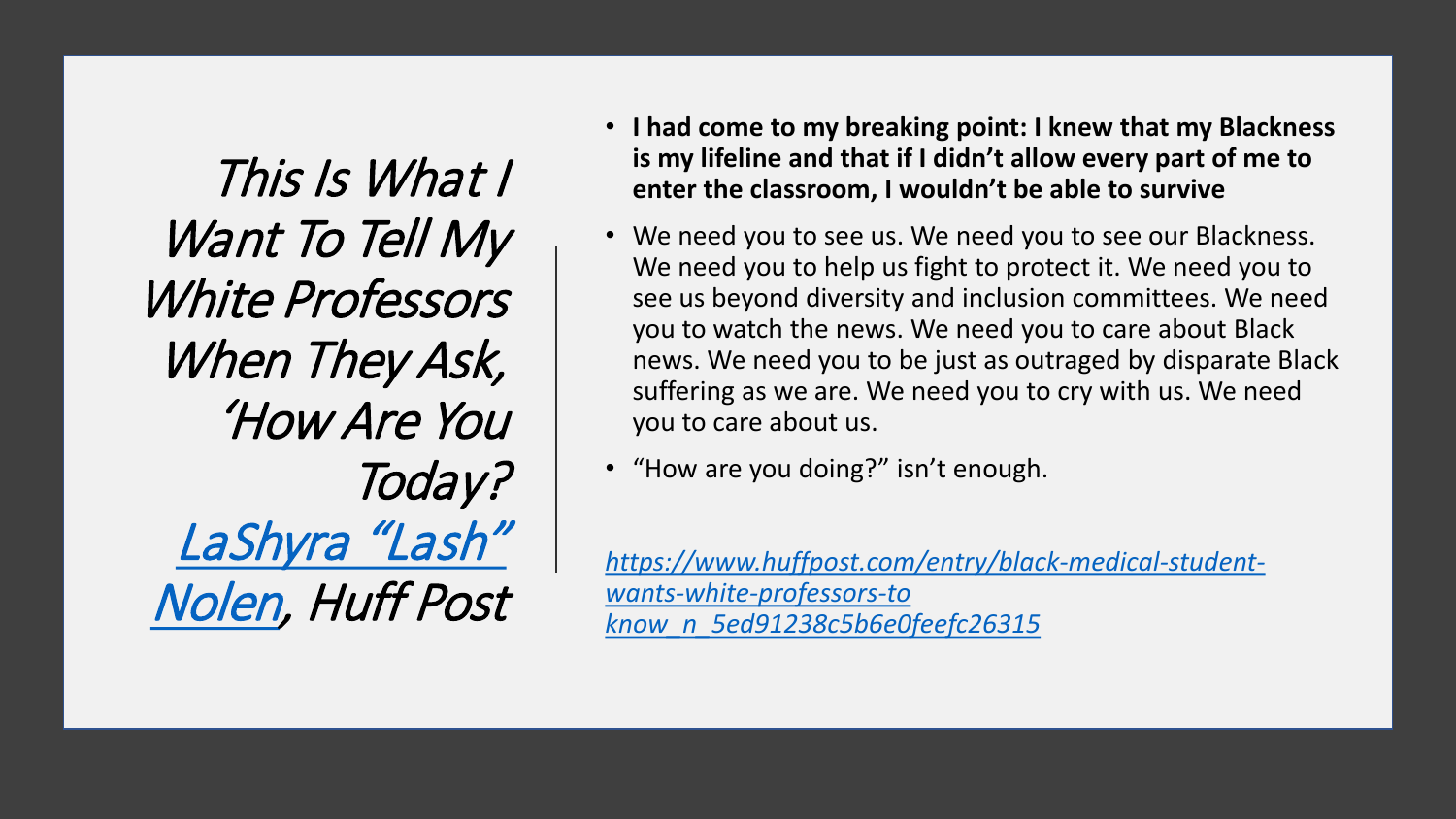## What is White privilege?

- White privilege is a built-in advantage, separate from one's level of income or effort.
- A subconscious feeling that when jogging in a neighborhood, one won't be afraid of being stopped and questioned about belonging
- It's knowing that needs will be met while moving through the world
- It's knowing that nobody will question our humanity
- It's knowing that we won't be stereotyped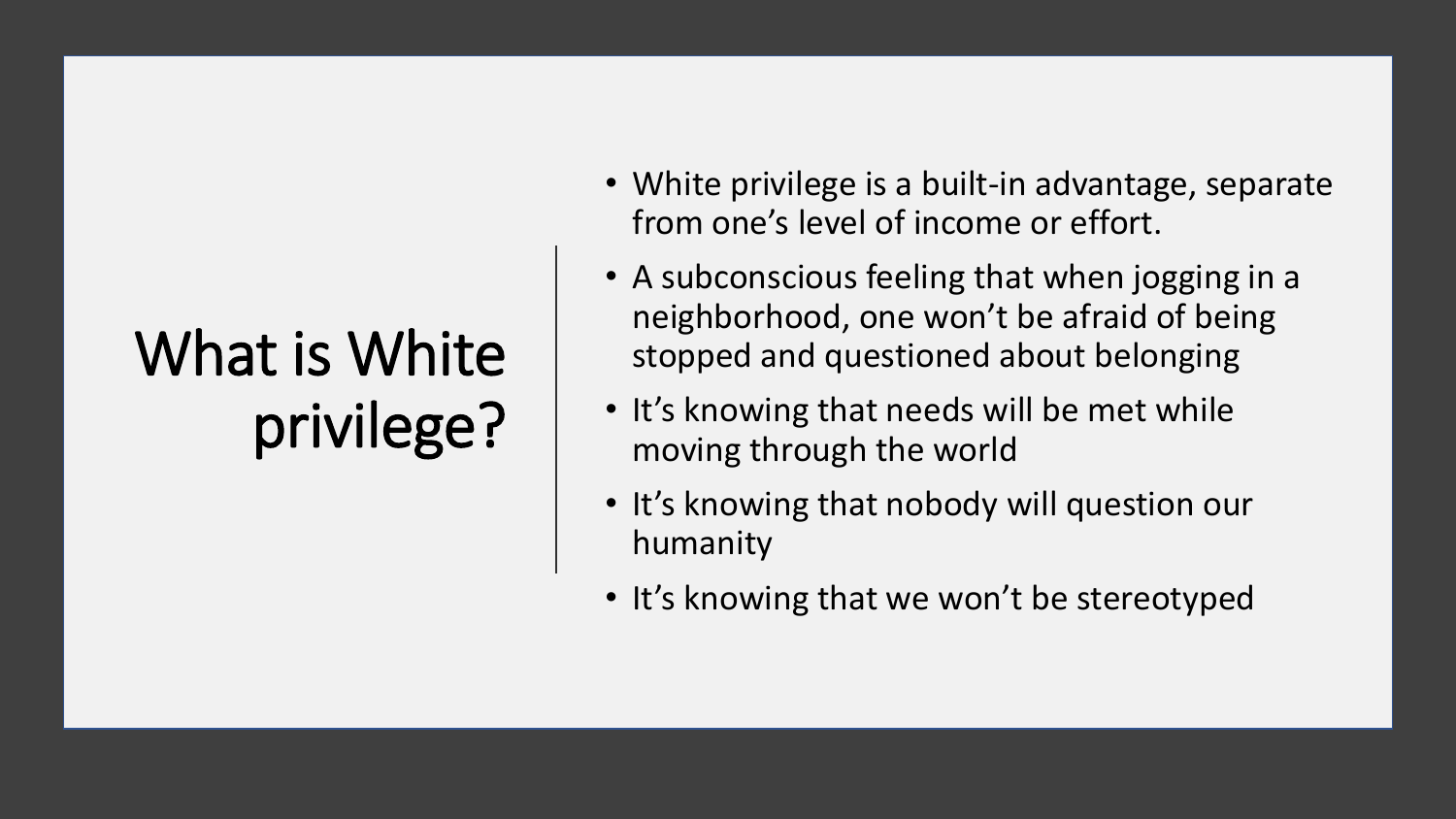### White Fragility

- White people are bad at discussing racism.
- the disbelieving defensiveness when ideas about race and racism are challenged—and particularly when they feel implicated in white supremacy.
- lack the "racial stamina" to engage in difficult conversations
- "Color blindness," the argument that race shouldn't matter, prevents us from grappling with how it does.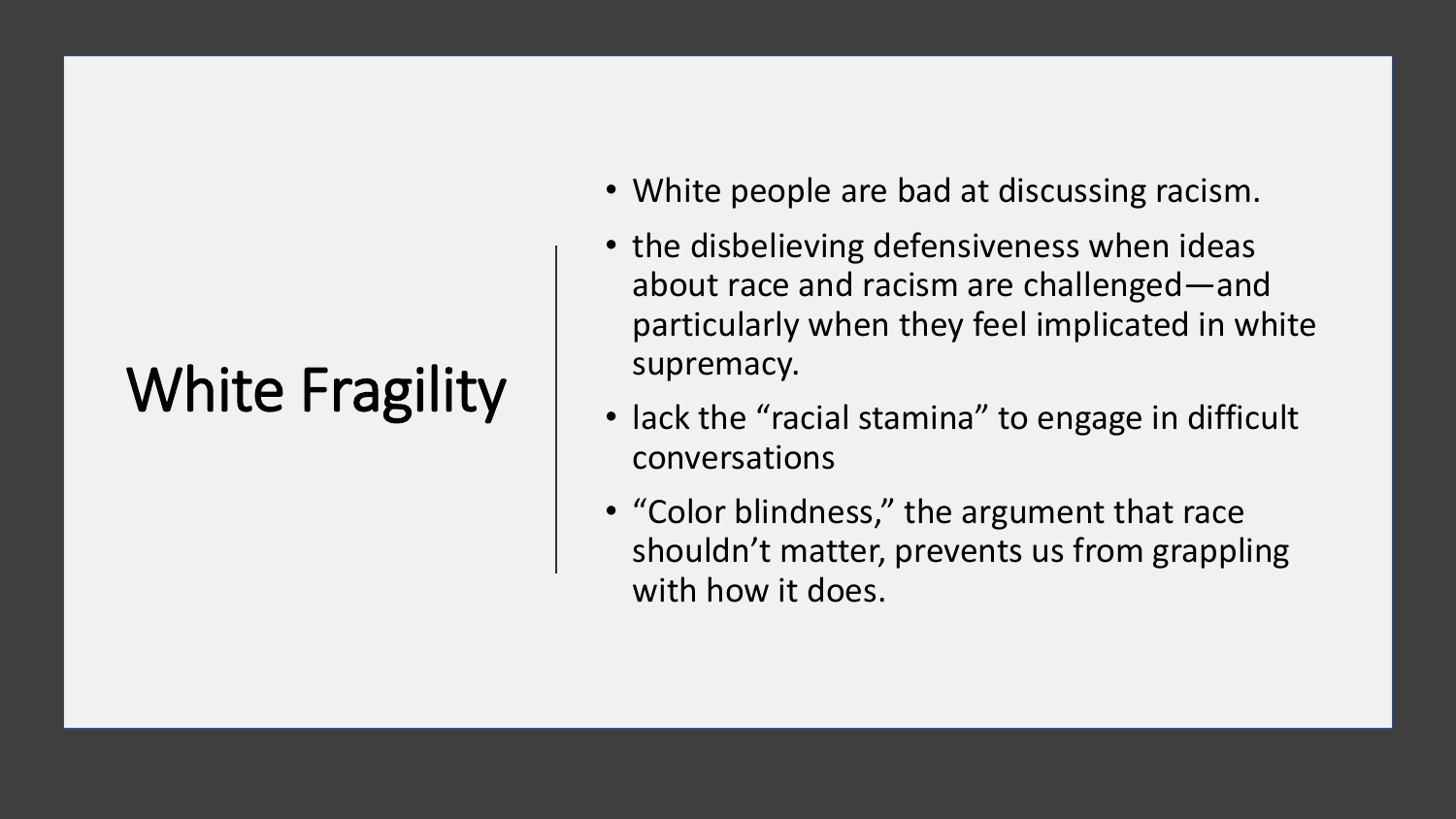## Use Our Privilege

- We are privileged to have a higher education
- We are privileged to live in Colorado
- We are privileged that we are in this outstanding department that keeps attracting the best, most caring and brightest individuals
- We are privileged that we are in a department that recognizes that diversity and justice should be part of our DNA, infused through all our missions. We are only as good as our leaders
- We are privileged that despite our differences, we try to work together.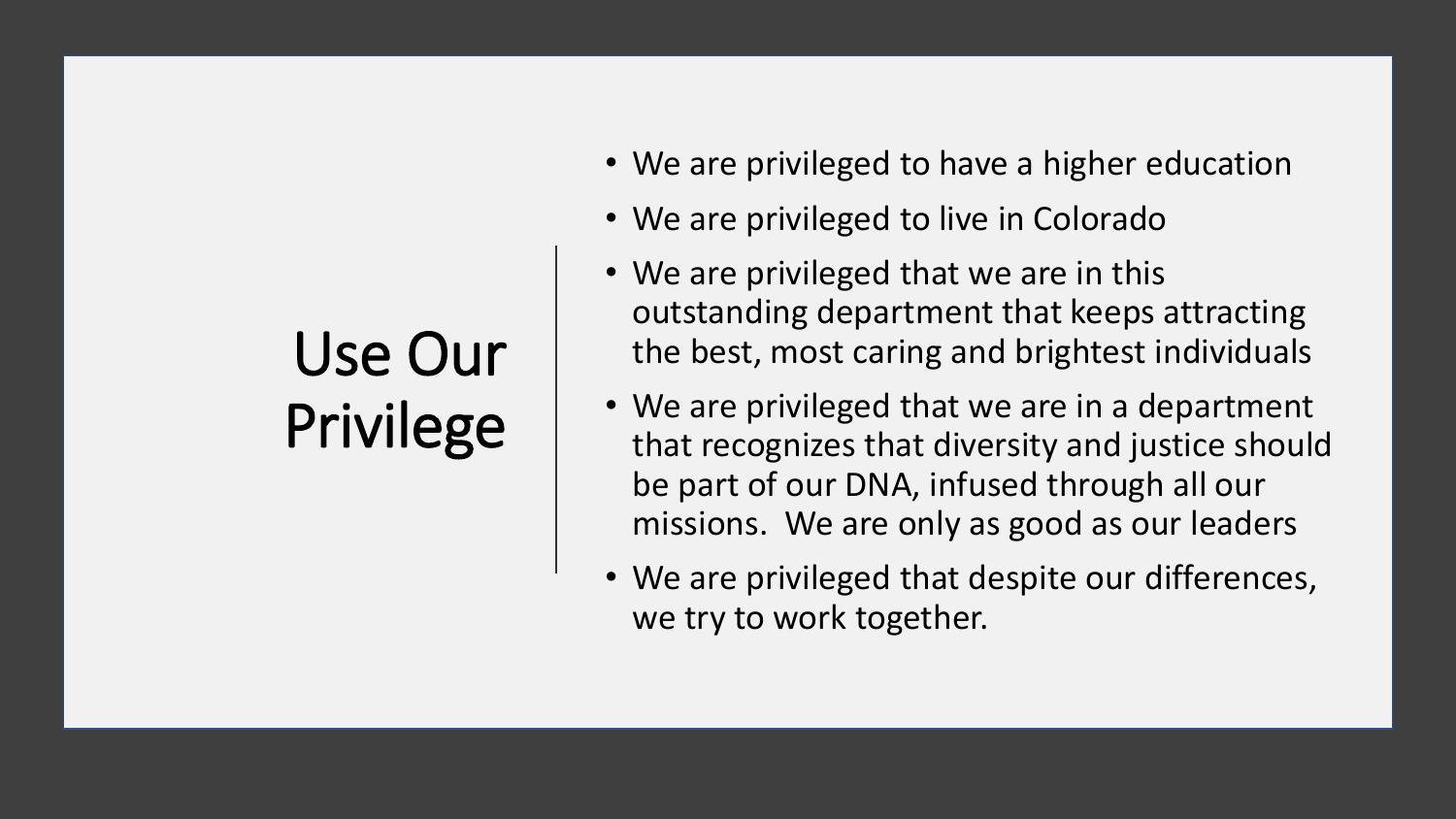How are we, as a department, prepared to lead?

- Time to become allies
- Time for listening
- No time for judging
- Time for seeing everyone as human beings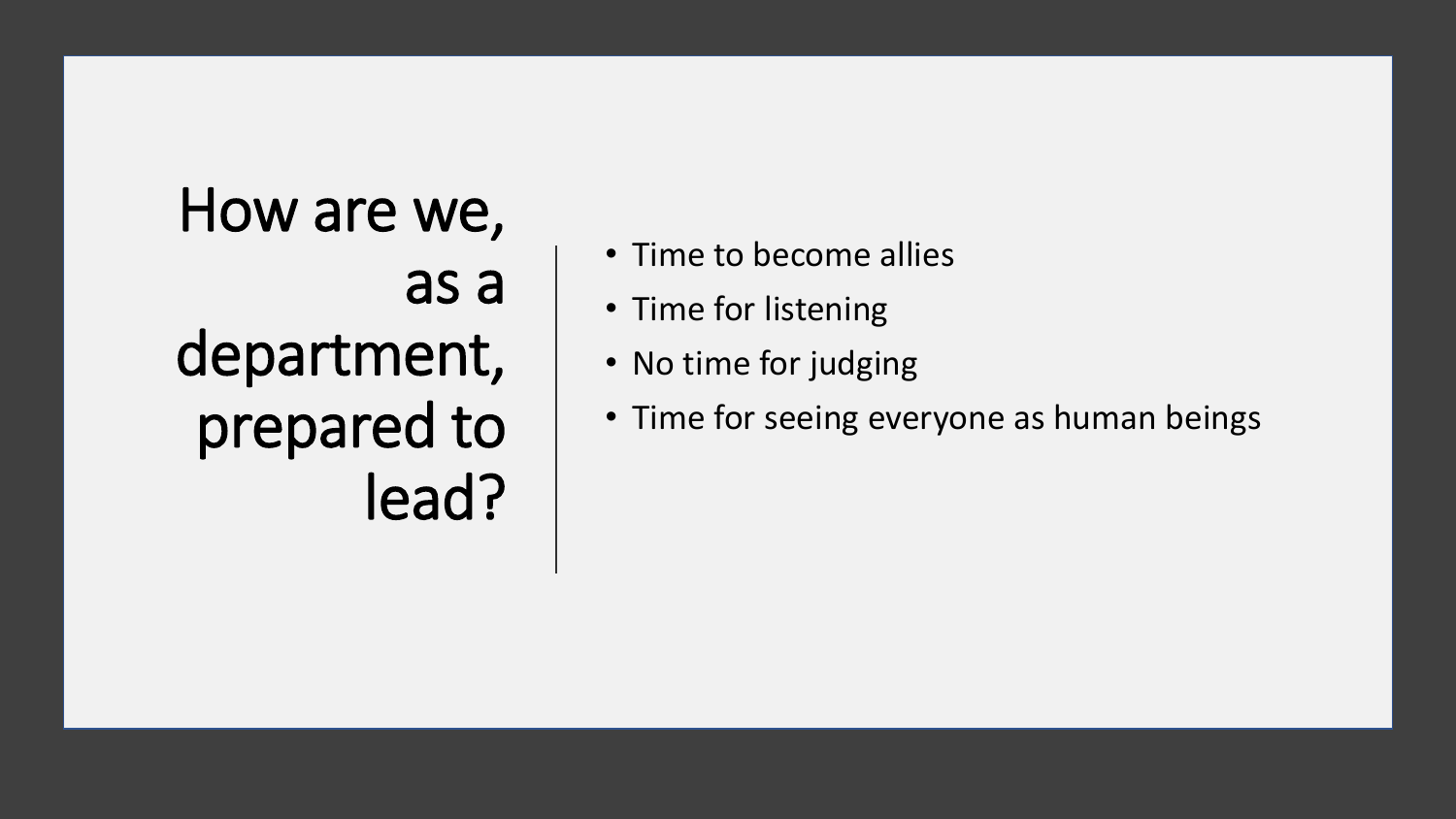#### To be an ally is to:

- Take on the struggle as our own.
- Stand up, even when when we feel scared and our voices shake.
- Transfer the benefits of our privilege to those who lack it.
- Acknowledge that while we, too, feel pain, the conversation is not about us.
- Practice anti-racism; it's time for us to do the work
- We can't ask the wounded to do the work